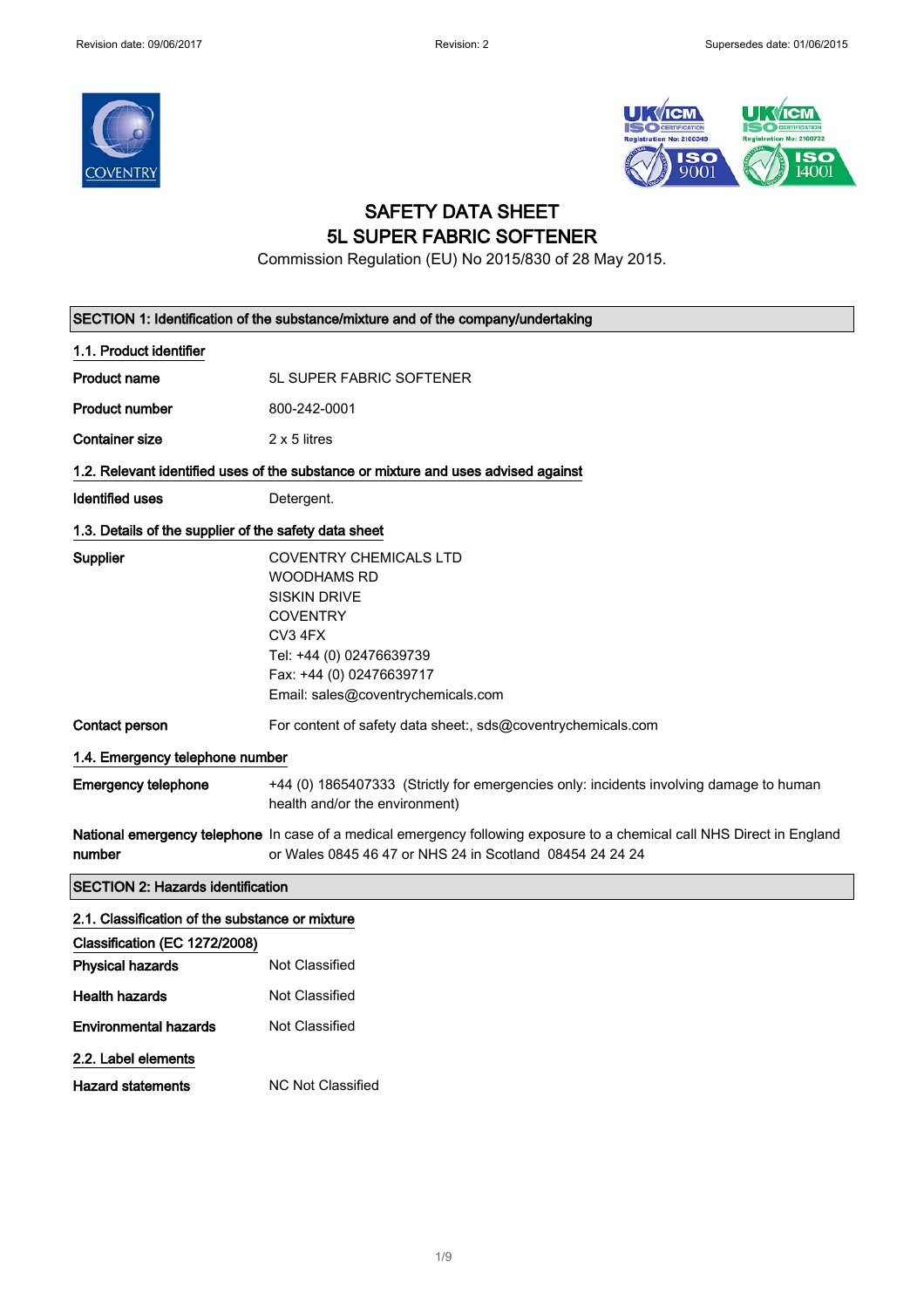| <b>Precautionary statements</b> | P <sub>102</sub> Keep out of reach of children.<br>P262 Do not get in eyes, on skin, or on clothing.<br>P264 Wash contaminated skin thoroughly after handling.<br>P305+P351+P338 IF IN EYES: Rinse cautiously with water for several minutes. Remove<br>contact lenses, if present and easy to do. Continue rinsing.<br>P337+P313 If eye irritation persists: Get medical advice/attention.<br>P501 Dispose of contents/ container in accordance with local regulations. |
|---------------------------------|--------------------------------------------------------------------------------------------------------------------------------------------------------------------------------------------------------------------------------------------------------------------------------------------------------------------------------------------------------------------------------------------------------------------------------------------------------------------------|
| Detergent labelling             | < 5% cationic surfactants, < 5% perfumes, Contains 2-Bromo-2-nitropropane-1, 3-diol                                                                                                                                                                                                                                                                                                                                                                                      |

#### 2.3. Other hazards

This product does not contain any substances classified as PBT or vPvB.

| <b>SECTION 3: Composition/information on ingredients</b>                                       |                      |                                                      |          |
|------------------------------------------------------------------------------------------------|----------------------|------------------------------------------------------|----------|
| 3.2. Mixtures                                                                                  |                      |                                                      |          |
| Fatty acids, C18 unsatd., reaction products with<br>triethanolamine, di-Me sulfate-quaternized |                      |                                                      | $1 - 5%$ |
| $CAS$ number: $-$                                                                              | EC number: 931-216-1 |                                                      |          |
| <b>Classification</b><br>Skin Irrit. 2 - H315<br>Eye Irrit. 2 - H319                           |                      |                                                      |          |
| PROPAN-2-OL                                                                                    |                      |                                                      | 1%       |
| CAS number: 67-63-0                                                                            | EC number: 200-661-7 | REACH registration number: 01-<br>2119457558-25-XXXX |          |
| <b>Classification</b><br>Flam. Liq. 2 - H225<br>Eye Irrit. 2 - H319<br>STOT SE 3 - H336        | F;R11 Xi;R36 R67     | Classification (67/548/EEC or 1999/45/EC)            |          |

The Full Text for all R-Phrases and Hazard Statements are Displayed in Section 16.

#### SECTION 4: First aid measures

#### 4.1. Description of first aid measures

| Inhalation                                                       | Move affected person to fresh air at once. Rinse nose and mouth with water. Get medical<br>attention if any discomfort continues.                                                                                                                                 |
|------------------------------------------------------------------|-------------------------------------------------------------------------------------------------------------------------------------------------------------------------------------------------------------------------------------------------------------------|
| Ingestion                                                        | Never give anything by mouth to an unconscious person. Do not induce vomiting. Rinse<br>mouth thoroughly with water. Get medical attention if any discomfort continues.                                                                                           |
| <b>Skin contact</b>                                              | Rinse immediately with plenty of water. Remove contaminated clothing. Get medical attention<br>if irritation persists after washing.                                                                                                                              |
| Eye contact                                                      | Rinse immediately with plenty of water. Remove any contact lenses and open eyelids wide<br>apart. Continue to rinse for at least 15 minutes. Get medical attention if irritation persists after<br>washing. Show this Safety Data Sheet to the medical personnel. |
| 4.2. Most important symptoms and effects, both acute and delayed |                                                                                                                                                                                                                                                                   |
| <b>Skin contact</b>                                              | Prolonged contact may cause redness, irritation and dry skin.                                                                                                                                                                                                     |

Eye contact May cause temporary eye irritation.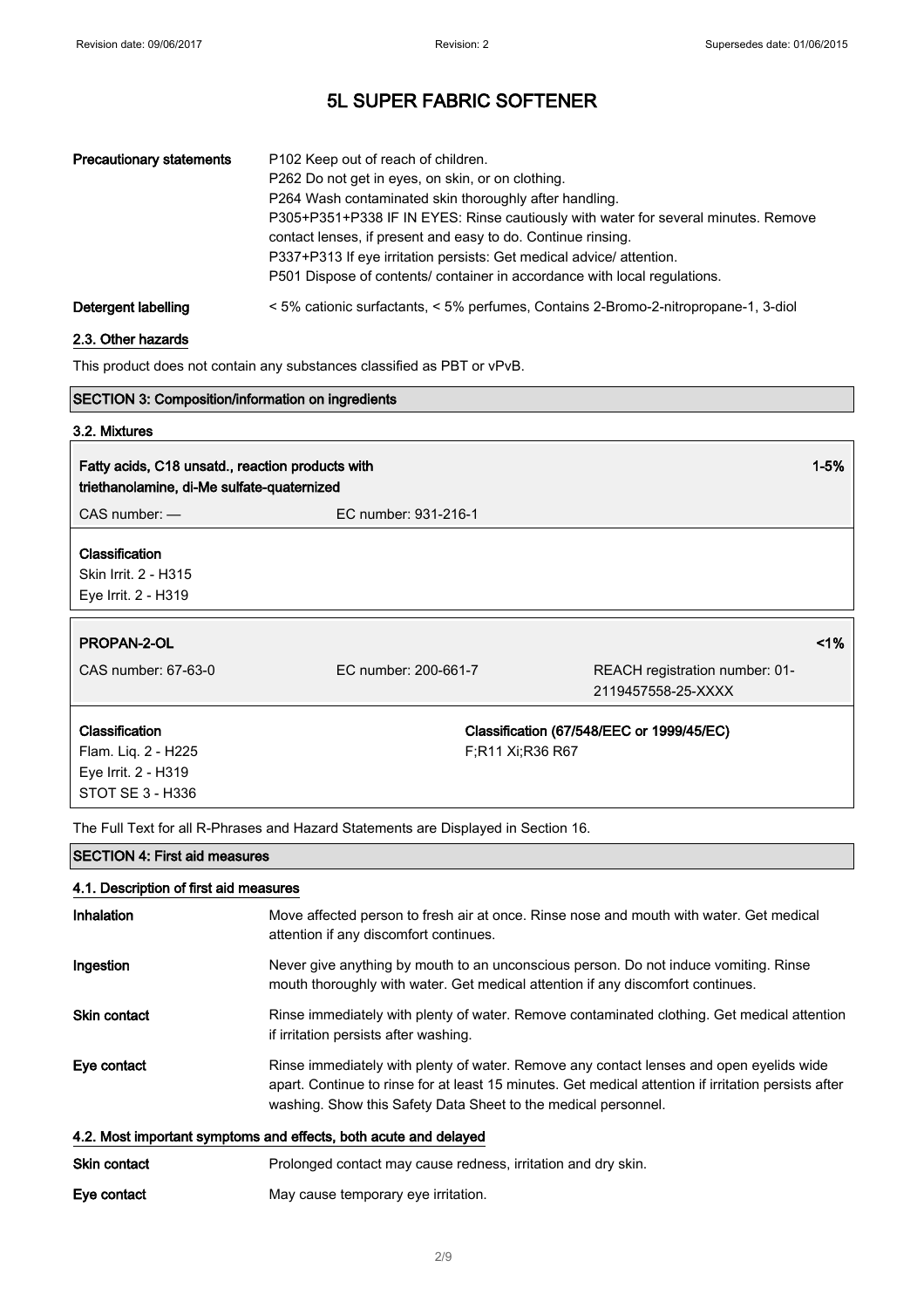| 4.3. Indication of any immediate medical attention and special treatment needed |                                                                                                                                                                                                                                                                                       |  |
|---------------------------------------------------------------------------------|---------------------------------------------------------------------------------------------------------------------------------------------------------------------------------------------------------------------------------------------------------------------------------------|--|
| Notes for the doctor                                                            | No specific recommendations.                                                                                                                                                                                                                                                          |  |
| <b>SECTION 5: Firefighting measures</b>                                         |                                                                                                                                                                                                                                                                                       |  |
| 5.1. Extinguishing media                                                        |                                                                                                                                                                                                                                                                                       |  |
| Suitable extinguishing media                                                    | The product is not flammable. Use fire-extinguishing media suitable for the surrounding fire.<br>Foam, carbon dioxide or dry powder.                                                                                                                                                  |  |
| 5.2. Special hazards arising from the substance or mixture                      |                                                                                                                                                                                                                                                                                       |  |
| <b>Hazardous combustion</b><br>products                                         | Thermal decomposition or combustion products may include the following substances: Oxides<br>of carbon. Toxic gases or vapours.                                                                                                                                                       |  |
| 5.3. Advice for firefighters                                                    |                                                                                                                                                                                                                                                                                       |  |
| Protective actions during<br>firefighting                                       | Control run-off water by containing and keeping it out of sewers and watercourses.                                                                                                                                                                                                    |  |
| Special protective equipment<br>for firefighters                                | Wear positive-pressure self-contained breathing apparatus (SCBA) and appropriate protective<br>clothing.                                                                                                                                                                              |  |
| <b>SECTION 6: Accidental release measures</b>                                   |                                                                                                                                                                                                                                                                                       |  |
|                                                                                 | 6.1. Personal precautions, protective equipment and emergency procedures                                                                                                                                                                                                              |  |
| <b>Personal precautions</b>                                                     | For personal protection, see Section 8. In case of spills, beware of slippery floors and<br>surfaces.                                                                                                                                                                                 |  |
| 6.2. Environmental precautions                                                  |                                                                                                                                                                                                                                                                                       |  |
| <b>Environmental precautions</b>                                                | Collect and dispose of spillage as indicated in Section 13. Do not discharge into drains or<br>watercourses or onto the ground.                                                                                                                                                       |  |
| 6.3. Methods and material for containment and cleaning up                       |                                                                                                                                                                                                                                                                                       |  |
| Methods for cleaning up                                                         | Stop leak if safe to do so. Take care as floors and other surfaces may become slippery.<br>Absorb in vermiculite, dry sand or earth and place into containers. Flush contaminated area<br>with plenty of water. Avoid the spillage or runoff entering drains, sewers or watercourses. |  |
| 6.4. Reference to other sections                                                |                                                                                                                                                                                                                                                                                       |  |
| Reference to other sections                                                     | For personal protection, see Section 8. See Section 11 for additional information on health<br>hazards. For waste disposal, see Section 13.                                                                                                                                           |  |
| <b>SECTION 7: Handling and storage</b>                                          |                                                                                                                                                                                                                                                                                       |  |
| 7.1. Precautions for safe handling                                              |                                                                                                                                                                                                                                                                                       |  |
| <b>Usage precautions</b>                                                        | Provide adequate ventilation. Avoid contact with skin and eyes.                                                                                                                                                                                                                       |  |
| Advice on general<br>occupational hygiene                                       | No specific hygiene procedures recommended but good personal hygiene practices should<br>always be observed when working with chemical products. Wash at the end of each work shift<br>and before eating, smoking and using the toilet.                                               |  |
|                                                                                 | 7.2. Conditions for safe storage, including any incompatibilities                                                                                                                                                                                                                     |  |
| <b>Storage precautions</b>                                                      | Store in tightly-closed, original container in a dry, cool and well-ventilated place.                                                                                                                                                                                                 |  |
| 7.3. Specific end use(s)                                                        |                                                                                                                                                                                                                                                                                       |  |
| Specific end use(s)                                                             | The identified uses for this product are detailed in Section 1.2.                                                                                                                                                                                                                     |  |
| <b>SECTION 8: Exposure Controls/personal protection</b>                         |                                                                                                                                                                                                                                                                                       |  |

### 8.1. Control parameters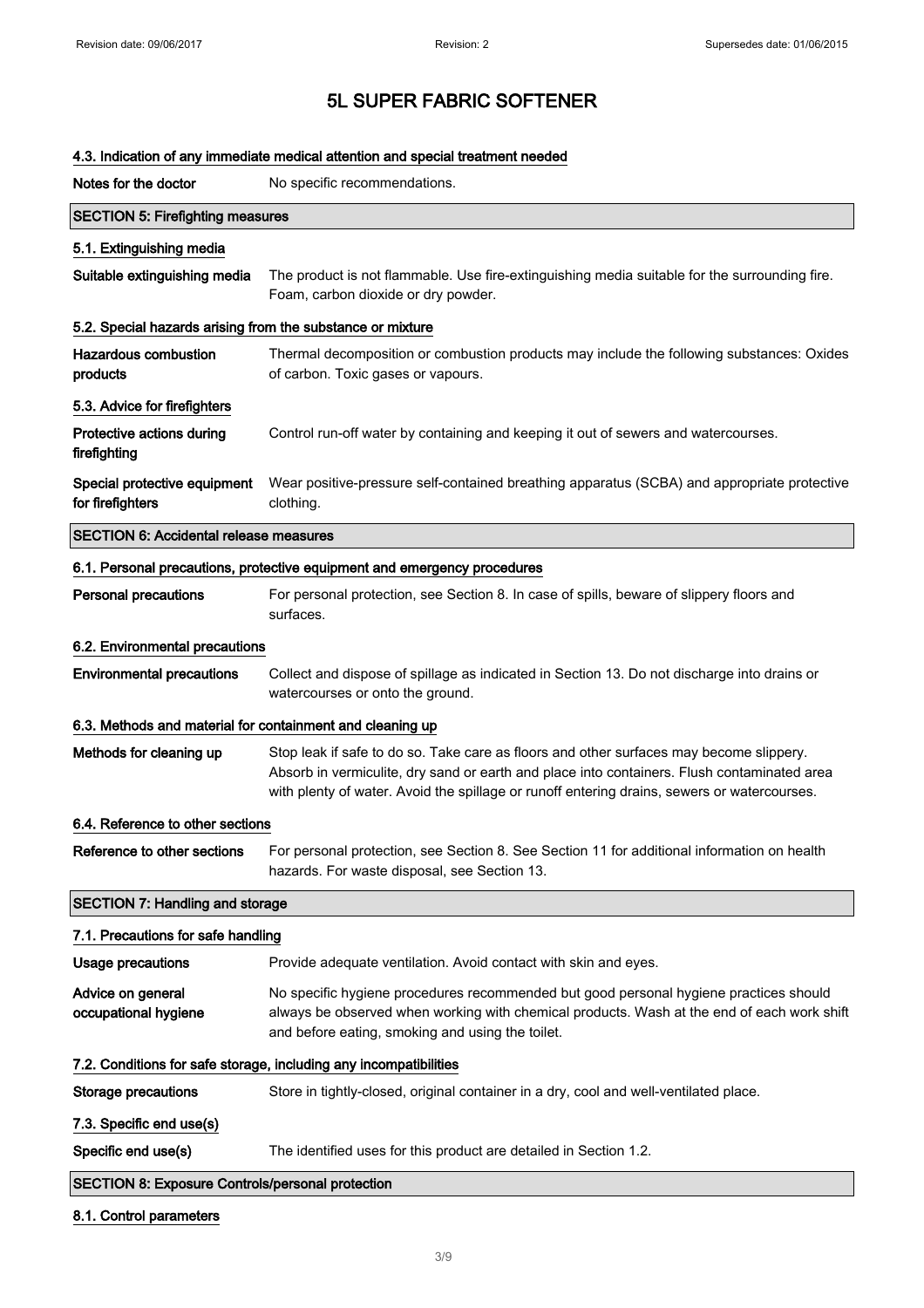### Occupational exposure limits

#### PROPAN-2-OL

Long-term exposure limit (8-hour TWA): WEL 400 ppm 999 mg/m<sup>3</sup> Short-term exposure limit (15-minute): WEL 500 ppm 1250 mg/m<sup>3</sup> WEL = Workplace Exposure Limit

#### Fatty acids, C18 unsatd., reaction products with triethanolamine, di-Me sulfate-quaternized

| <b>DNEL</b> | Workers - Inhalation; Long term systemic effects: 44 mg/m <sup>3</sup><br>Workers - Dermal; Long term systemic effects: 312.5 mg/kg/day<br>General population - Inhalation; Long term systemic effects: 13 mg/m <sup>3</sup><br>General population - Dermal; Long term systemic effects: 187.5 mg/kg/day<br>General population - Oral; Long term systemic effects: 7.5 mg/kg/day |
|-------------|----------------------------------------------------------------------------------------------------------------------------------------------------------------------------------------------------------------------------------------------------------------------------------------------------------------------------------------------------------------------------------|
| <b>PNEC</b> | - Fresh water; 0.002 mg/l<br>- Marine water; 0.0 mg/l<br>- Intermittent release; 0.019 mg/l<br>$-$ STP; 2.96 mg/l<br>- Sediment (Freshwater); 0.58 mg/kg<br>- Sediment (Marinewater); 0.058 mg/kg<br>- Soil; 0.115 mg/kg<br>PROPAN-2-OL (CAS: 67-63-0)                                                                                                                           |
| <b>DNEL</b> | Workers - Inhalation; Long term systemic effects: 500 mg/m <sup>3</sup><br>Workers - Dermal; Long term systemic effects: 888 mg/kg<br>General population - Inhalation; Long term systemic effects: 89 mg/m <sup>3</sup><br>General population - Dermal; Long term systemic effects: 319 mg/kg<br>General population - Oral; Long term systemic effects: 26 mg/kg                 |
| <b>PNEC</b> | - Fresh water; 140.9 mg/l<br>- Marine water; 140.9 mg/l<br>- Intermittent release; 140.9 mg/l<br>- STP; 2251 mg/l<br>- Sediment (Freshwater); 552 mg/kg<br>- Sediment (Marinewater); 552 mg/kg<br>- Soil; 28 mg/kg                                                                                                                                                               |

### BRONOPOL (INN) (CAS: 52-51-7)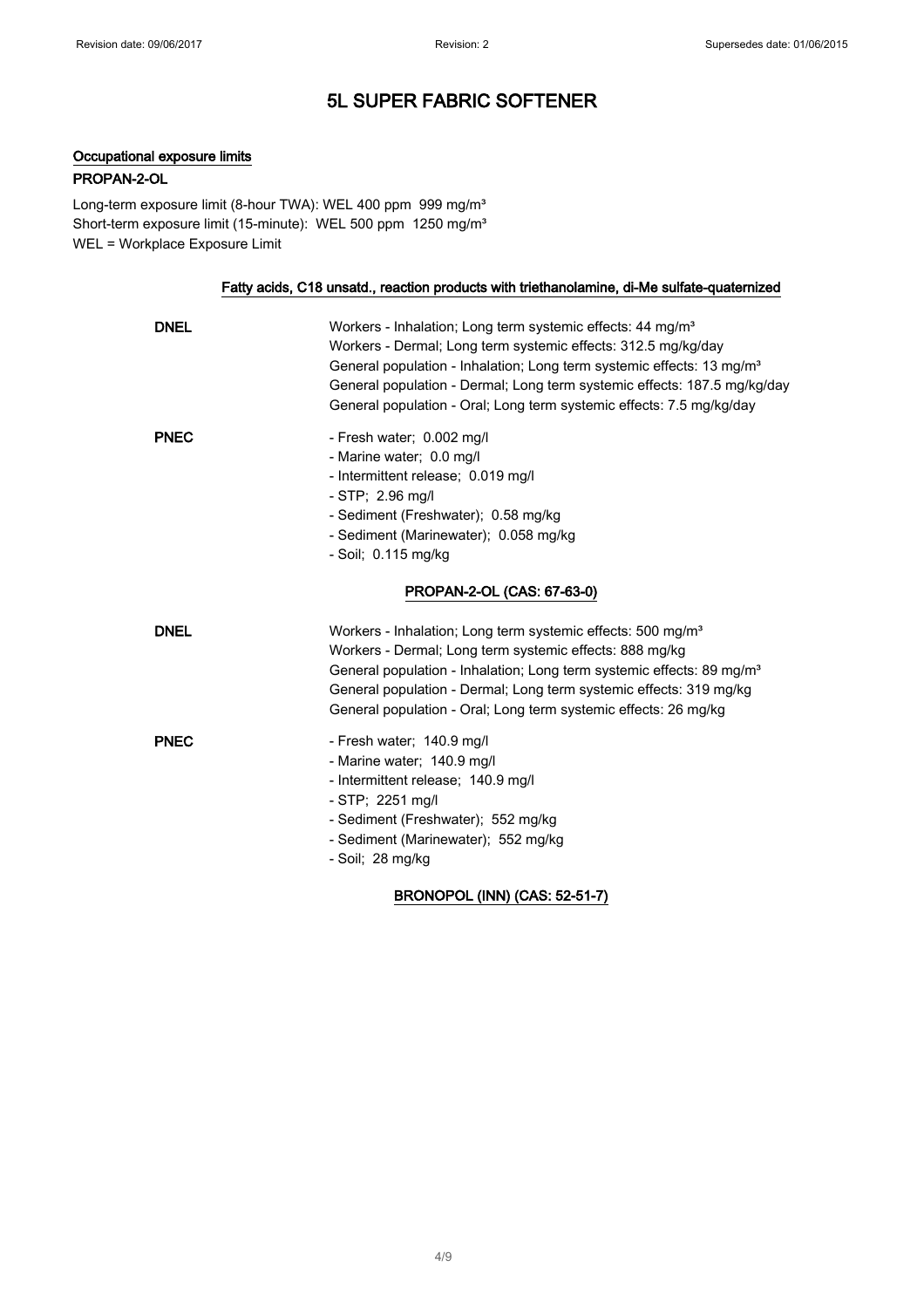| <b>DNEL</b>                                        | Workers - Inhalation; Long term systemic effects: 4.1 mg/m <sup>3</sup><br>Workers - Inhalation; Short term systemic effects: 12.3 mg/m <sup>3</sup><br>Workers - Inhalation; Long term local effects: 4.2 mg/m <sup>3</sup><br>Workers - Inhalation; Short term local effects: 4.2 mg/m <sup>3</sup><br>Workers - Dermal; Long term systemic effects: 2.3 mg/kg/day<br>Workers - Dermal; Short term systemic effects: 7 mg/kg/day<br>Workers - Dermal; Long term local effects: 0.013 mg/cm <sup>2</sup><br>Workers - Dermal; Short term local effects: 0.013 mg/cm <sup>2</sup><br>General population - Inhalation; Long term systemic effects: 1.2 mg/m <sup>3</sup><br>General population - Inhalation; Short term systemic effects: 3.7 mg/m <sup>3</sup><br>General population - Inhalation; Long term local effects: 1.3 mg/m <sup>3</sup><br>General population - Inhalation; Short term local effects: 1.3 mg/m <sup>3</sup><br>General population - Dermal; Long term systemic effects: 1.4 mg/kg/day<br>General population - Dermal; Short term systemic effects: 4.2 mg/kg/day<br>General population - Dermal; Long term local effects: 0.008 mg/cm <sup>2</sup><br>General population - Dermal; Short term local effects: 0.008 mg/cm <sup>2</sup><br>General population - Oral; Long term systemic effects: 0.35 mg/kg/day<br>General population - Oral; Short term systemic effects: 1.1 mg/kg/day |
|----------------------------------------------------|-------------------------------------------------------------------------------------------------------------------------------------------------------------------------------------------------------------------------------------------------------------------------------------------------------------------------------------------------------------------------------------------------------------------------------------------------------------------------------------------------------------------------------------------------------------------------------------------------------------------------------------------------------------------------------------------------------------------------------------------------------------------------------------------------------------------------------------------------------------------------------------------------------------------------------------------------------------------------------------------------------------------------------------------------------------------------------------------------------------------------------------------------------------------------------------------------------------------------------------------------------------------------------------------------------------------------------------------------------------------------------------------------------------------|
| <b>PNEC</b>                                        | - Fresh water; 0.01 mg/l<br>- Marine water; 0.008 mg/l<br>- Intermittent release; 0.0025 mg/l<br>- STP; 0.43 mg/l<br>- Sediment (Freshwater); 0.041 mg/kg<br>- Sediment (Marinewater); 0.00328 mg/kg<br>- Soil; 0.5 mg/kg                                                                                                                                                                                                                                                                                                                                                                                                                                                                                                                                                                                                                                                                                                                                                                                                                                                                                                                                                                                                                                                                                                                                                                                         |
| 8.2. Exposure controls<br>Protective equipment     |                                                                                                                                                                                                                                                                                                                                                                                                                                                                                                                                                                                                                                                                                                                                                                                                                                                                                                                                                                                                                                                                                                                                                                                                                                                                                                                                                                                                                   |
| Appropriate engineering<br>controls                | Provide adequate ventilation.                                                                                                                                                                                                                                                                                                                                                                                                                                                                                                                                                                                                                                                                                                                                                                                                                                                                                                                                                                                                                                                                                                                                                                                                                                                                                                                                                                                     |
| Eye/face protection                                | No specific eye protection required during normal use.                                                                                                                                                                                                                                                                                                                                                                                                                                                                                                                                                                                                                                                                                                                                                                                                                                                                                                                                                                                                                                                                                                                                                                                                                                                                                                                                                            |
| <b>Hand protection</b>                             | For users with sensitive skin, it is recommended that suitable protective gloves are worn.                                                                                                                                                                                                                                                                                                                                                                                                                                                                                                                                                                                                                                                                                                                                                                                                                                                                                                                                                                                                                                                                                                                                                                                                                                                                                                                        |
| Other skin and body<br>protection                  | Wear appropriate clothing to prevent repeated or prolonged skin contact. Use appropriate skin<br>cream to prevent drying of skin.                                                                                                                                                                                                                                                                                                                                                                                                                                                                                                                                                                                                                                                                                                                                                                                                                                                                                                                                                                                                                                                                                                                                                                                                                                                                                 |
| Hygiene measures                                   | When using do not eat, drink or smoke. Good personal hygiene procedures should be<br>implemented. Wash hands and any other contaminated areas of the body with soap and<br>water before leaving the work site. Use appropriate skin cream to prevent drying of skin.                                                                                                                                                                                                                                                                                                                                                                                                                                                                                                                                                                                                                                                                                                                                                                                                                                                                                                                                                                                                                                                                                                                                              |
| <b>Respiratory protection</b>                      | Respiratory protection not required.                                                                                                                                                                                                                                                                                                                                                                                                                                                                                                                                                                                                                                                                                                                                                                                                                                                                                                                                                                                                                                                                                                                                                                                                                                                                                                                                                                              |
| <b>Environmental exposure</b><br>controls          | Avoid releasing into the environment.                                                                                                                                                                                                                                                                                                                                                                                                                                                                                                                                                                                                                                                                                                                                                                                                                                                                                                                                                                                                                                                                                                                                                                                                                                                                                                                                                                             |
| <b>SECTION 9: Physical and Chemical Properties</b> |                                                                                                                                                                                                                                                                                                                                                                                                                                                                                                                                                                                                                                                                                                                                                                                                                                                                                                                                                                                                                                                                                                                                                                                                                                                                                                                                                                                                                   |

### 9.1. Information on basic physical and chemical properties

| Appearance | Liguid. |
|------------|---------|
| Colour     | Blue.   |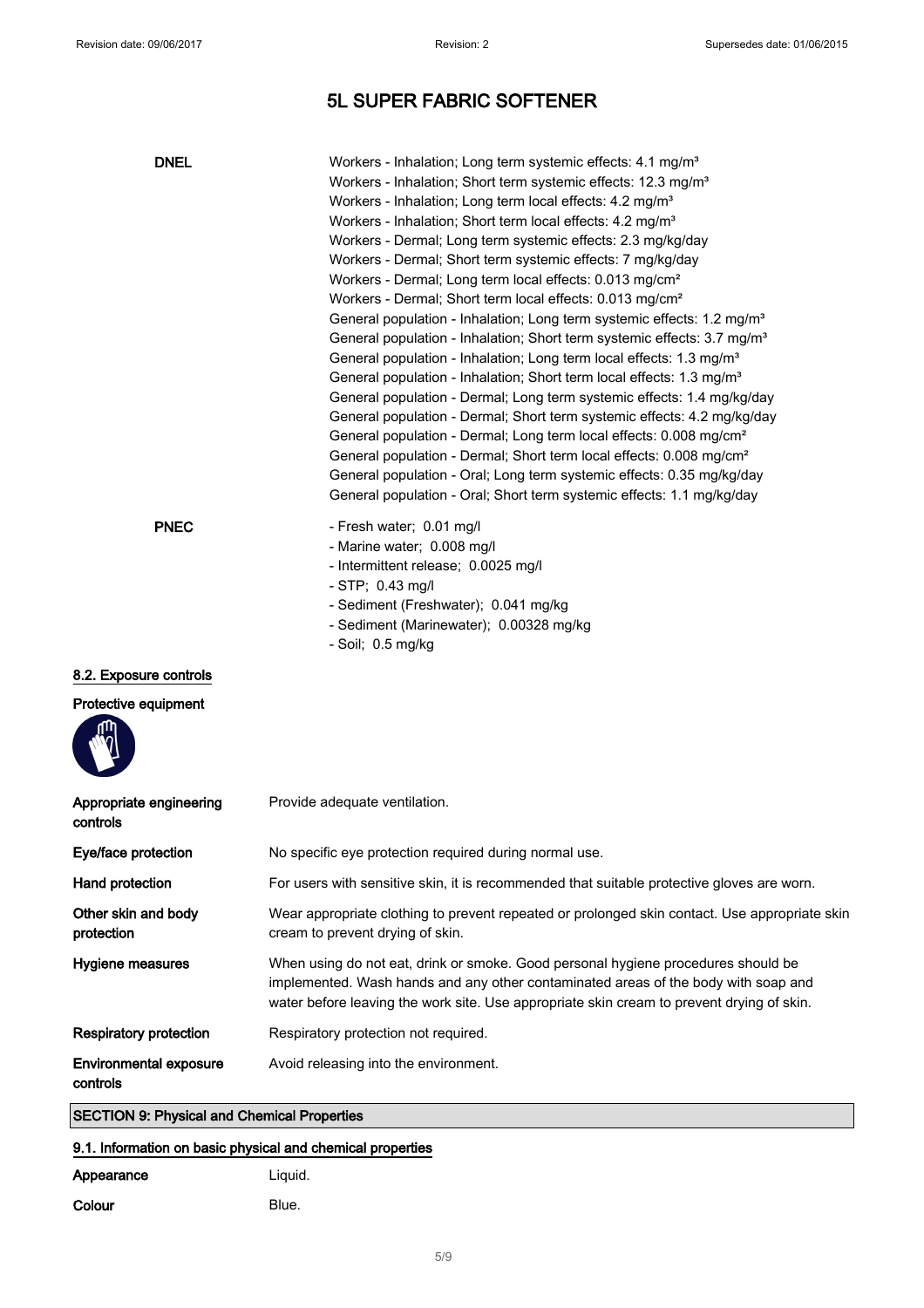| рH                                           | Not relevant. pH (concentrated solution): 3-5                                                                                      |  |
|----------------------------------------------|------------------------------------------------------------------------------------------------------------------------------------|--|
| <b>Relative density</b>                      | 0.990-1.010 @ 20°C                                                                                                                 |  |
| Solubility(ies)                              | Soluble in water.                                                                                                                  |  |
| <b>Viscosity</b>                             | Slightly viscous liquid.                                                                                                           |  |
| <b>Explosive properties</b>                  | Not applicable There are no chemical groups present in the product that are associated with<br>explosive properties.               |  |
| Explosive under the influence<br>of a flame  | Not considered to be explosive.                                                                                                    |  |
| <b>Oxidising properties</b>                  | The mixture itself has not been tested but none of the ingredient substances meet the criteria<br>for classification as oxidising. |  |
| Comments                                     | Information given is applicable to the product as supplied.                                                                        |  |
| 9.2. Other information                       |                                                                                                                                    |  |
| Other information                            | Not relevant.                                                                                                                      |  |
| <b>SECTION 10: Stability and reactivity</b>  |                                                                                                                                    |  |
| 10.1. Reactivity                             |                                                                                                                                    |  |
| Reactivity                                   | There are no known reactivity hazards associated with this product.                                                                |  |
| 10.2. Chemical stability                     |                                                                                                                                    |  |
| <b>Stability</b>                             | Stable at normal ambient temperatures.                                                                                             |  |
| 10.3. Possibility of hazardous reactions     |                                                                                                                                    |  |
| Possibility of hazardous<br>reactions        | Not applicable.                                                                                                                    |  |
| 10.4. Conditions to avoid                    |                                                                                                                                    |  |
| <b>Conditions to avoid</b>                   | Avoid exposure to high temperatures or direct sunlight.                                                                            |  |
| 10.5. Incompatible materials                 |                                                                                                                                    |  |
| <b>Materials to avoid</b>                    | No specific material or group of materials is likely to react with the product to produce a<br>hazardous situation.                |  |
| 10.6. Hazardous decomposition products       |                                                                                                                                    |  |
| Hazardous decomposition<br>products          | Does not decompose when used and stored as recommended.                                                                            |  |
| <b>SECTION 11: Toxicological information</b> |                                                                                                                                    |  |
| 11.1. Information on toxicological effects   |                                                                                                                                    |  |
| <b>General information</b>                   | This product has low toxicity.                                                                                                     |  |
| Inhalation                                   | No specific health hazards known.                                                                                                  |  |
| Ingestion                                    | May cause irritation. Symptoms following overexposure may include the following: Stomach                                           |  |

Skin contact Skin irritation should not occur when used as recommended. Repeated exposure may cause

pain. Nausea, vomiting. Diarrhoea.

skin dryness or cracking.

Eye contact May cause temporary eye irritation.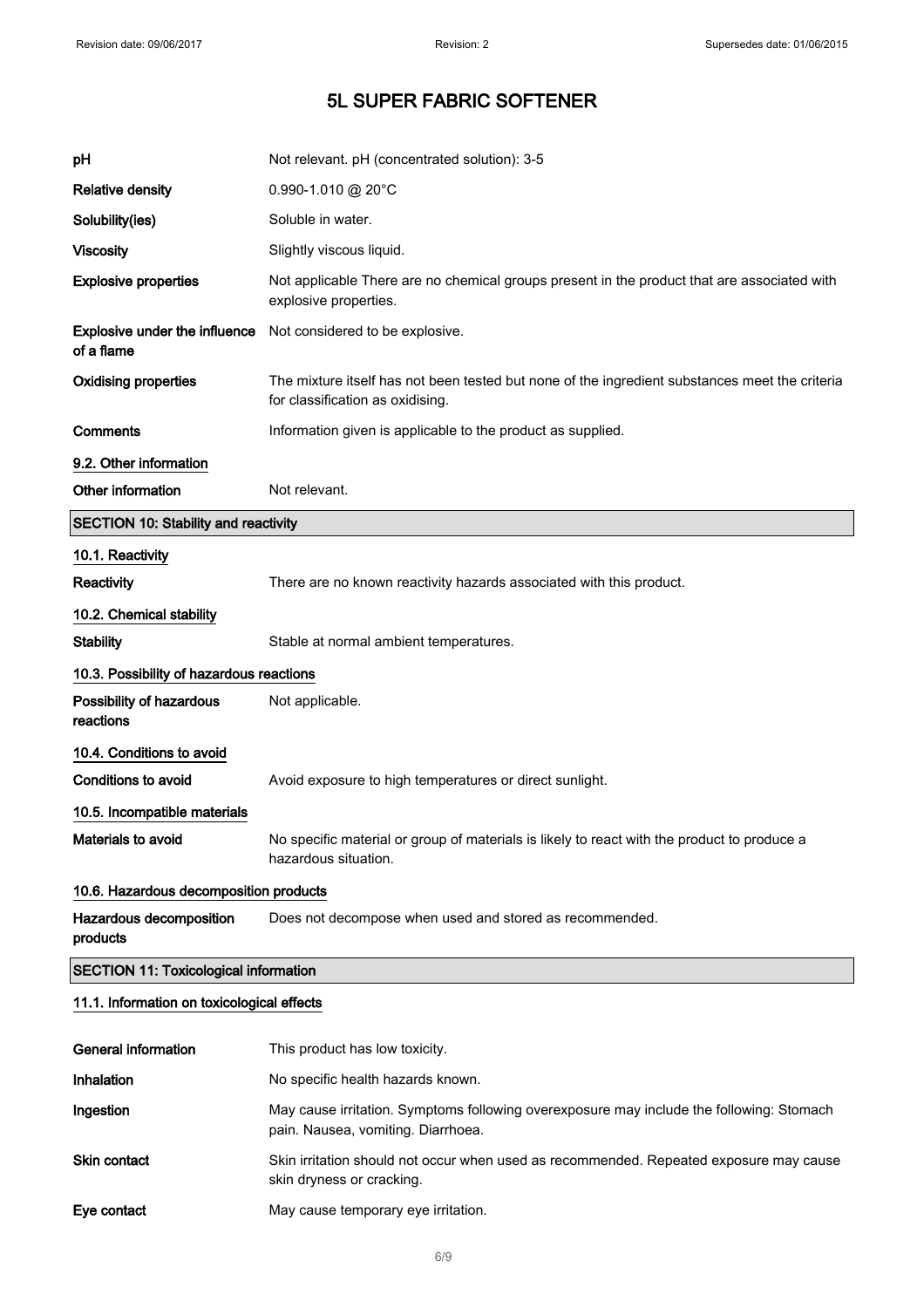| <b>SECTION 12: Ecological Information</b>  |                                                                                                                                                                                                                                                                                                                                                                                                                                                      |  |
|--------------------------------------------|------------------------------------------------------------------------------------------------------------------------------------------------------------------------------------------------------------------------------------------------------------------------------------------------------------------------------------------------------------------------------------------------------------------------------------------------------|--|
| Ecotoxicity                                | There are no data on the ecotoxicity of this product. Not regarded as dangerous for the<br>environment.                                                                                                                                                                                                                                                                                                                                              |  |
| 12.1. Toxicity                             |                                                                                                                                                                                                                                                                                                                                                                                                                                                      |  |
| <b>Toxicity</b>                            | Not considered toxic to fish.                                                                                                                                                                                                                                                                                                                                                                                                                        |  |
| 12.2. Persistence and degradability        |                                                                                                                                                                                                                                                                                                                                                                                                                                                      |  |
| Persistence and degradability              | There are no data on the degradability of this product. The surfactant(s) contained in this<br>product complies(comply) with the biodegradability criteria as laid down in Regulation (EC)<br>No. 648/2004 on detergents. Data to support this assertion are held at the disposal of the<br>competent authorities of the Member States and will be made available to them at their direct<br>request, or at the request of a detergent manufacturer. |  |
| 12.3. Bioaccumulative potential            |                                                                                                                                                                                                                                                                                                                                                                                                                                                      |  |
| <b>Bioaccumulative potential</b>           | No data available on bioaccumulation.                                                                                                                                                                                                                                                                                                                                                                                                                |  |
| 12.4. Mobility in soil                     |                                                                                                                                                                                                                                                                                                                                                                                                                                                      |  |
| <b>Mobility</b>                            | The product is water-soluble and may spread in water systems.                                                                                                                                                                                                                                                                                                                                                                                        |  |
| 12.5. Results of PBT and vPvB assessment   |                                                                                                                                                                                                                                                                                                                                                                                                                                                      |  |
| Results of PBT and vPvB<br>assessment      | This product does not contain any substances classified as PBT or vPvB.                                                                                                                                                                                                                                                                                                                                                                              |  |
| 12.6. Other adverse effects                |                                                                                                                                                                                                                                                                                                                                                                                                                                                      |  |
| Other adverse effects                      | None known.                                                                                                                                                                                                                                                                                                                                                                                                                                          |  |
| <b>SECTION 13: Disposal considerations</b> |                                                                                                                                                                                                                                                                                                                                                                                                                                                      |  |
|                                            |                                                                                                                                                                                                                                                                                                                                                                                                                                                      |  |
| 13.1. Waste treatment methods              |                                                                                                                                                                                                                                                                                                                                                                                                                                                      |  |
| General information                        | The generation of waste should be minimised or avoided wherever possible.                                                                                                                                                                                                                                                                                                                                                                            |  |
| <b>Disposal methods</b>                    | The packaging must be empty (drop-free when inverted). Wash with plenty of water. Waste<br>packaging should be collected for reuse or recycling. Refer to manufacturer/supplier for<br>information on recovery/recycling. Dispose of waste to licensed waste disposal site in<br>accordance with the requirements of the local Waste Disposal Authority.                                                                                             |  |
| <b>SECTION 14: Transport information</b>   |                                                                                                                                                                                                                                                                                                                                                                                                                                                      |  |
| General                                    | The product is not covered by international regulations on the transport of dangerous goods<br>(IMDG, IATA, ADR/RID).                                                                                                                                                                                                                                                                                                                                |  |
| 14.1. UN number                            |                                                                                                                                                                                                                                                                                                                                                                                                                                                      |  |
| Not applicable.                            |                                                                                                                                                                                                                                                                                                                                                                                                                                                      |  |
| 14.2. UN proper shipping name              |                                                                                                                                                                                                                                                                                                                                                                                                                                                      |  |
| Not applicable.                            |                                                                                                                                                                                                                                                                                                                                                                                                                                                      |  |
| 14.3. Transport hazard class(es)           |                                                                                                                                                                                                                                                                                                                                                                                                                                                      |  |
| No transport warning sign required.        |                                                                                                                                                                                                                                                                                                                                                                                                                                                      |  |
| 14.4. Packing group                        |                                                                                                                                                                                                                                                                                                                                                                                                                                                      |  |
| Not applicable.                            |                                                                                                                                                                                                                                                                                                                                                                                                                                                      |  |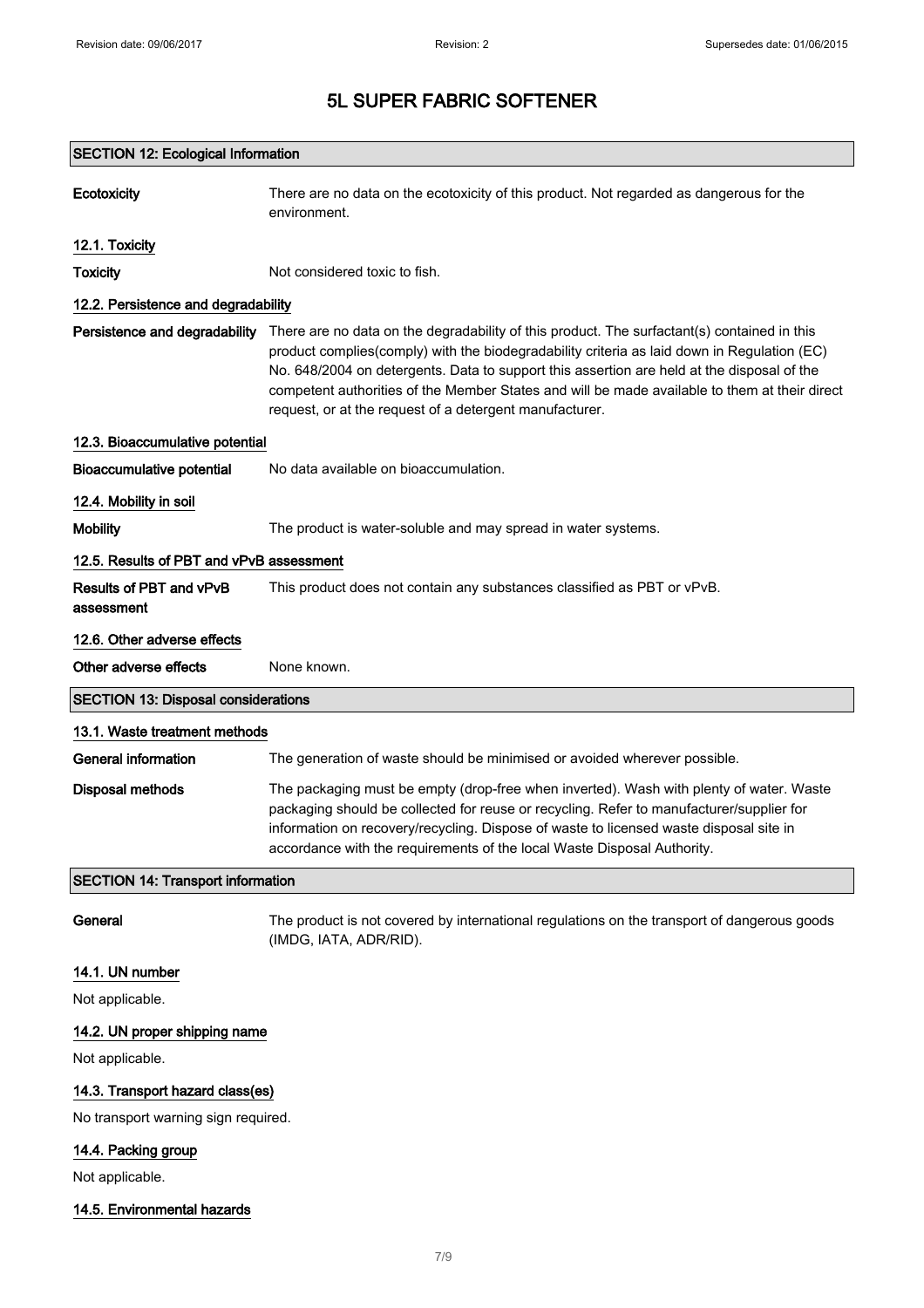### Environmentally hazardous substance/marine pollutant

No.

### 14.6. Special precautions for user

Not applicable.

### 14.7. Transport in bulk according to Annex II of MARPOL and the IBC Code

Transport in bulk according to Not applicable. Annex II of MARPOL 73/78 and the IBC Code

#### SECTION 15: Regulatory information

| 15.1. Safety, health and environmental regulations/legislation specific for the substance or mixture |                                                                                                                                                                                                                                                                                                                                                                                                                                                                                                                                                                                                                                                                                                                                                                                                                                                                                                               |
|------------------------------------------------------------------------------------------------------|---------------------------------------------------------------------------------------------------------------------------------------------------------------------------------------------------------------------------------------------------------------------------------------------------------------------------------------------------------------------------------------------------------------------------------------------------------------------------------------------------------------------------------------------------------------------------------------------------------------------------------------------------------------------------------------------------------------------------------------------------------------------------------------------------------------------------------------------------------------------------------------------------------------|
| <b>National regulations</b>                                                                          | Control of Substances Hazardous to Health Regulations 2002 (as amended).<br>EH40/2005 Workplace exposure limits.                                                                                                                                                                                                                                                                                                                                                                                                                                                                                                                                                                                                                                                                                                                                                                                              |
| <b>EU</b> legislation                                                                                | Commission Regulation (EU) No 2015/830 of 28 May 2015.<br>Regulation (EC) No 1272/2008 of the European Parliament and of the Council of 16<br>December 2008 on classification, labelling and packaging of substances and mixtures (as<br>amended).<br>Regulation (EC) No 1907/2006 of the European Parliament and of the Council of 18<br>December 2006 concerning the Registration, Evaluation, Authorisation and Restriction of<br>Chemicals (REACH) (as amended).<br>Commission Directive 2000/39/EC of 8 June 2000 establishing a first list of indicative<br>occupational exposure limit values in implementation of Council Directive 98/24/EC on the<br>protection of the health and safety of workers from the risks related to chemical agents at<br>work (as amended).<br>Regulation (EC) No 648/2004 of the European Parliament and of the Council of 31 March<br>2004 on detergents (as amended). |
| Guidance                                                                                             | Workplace Exposure Limits EH40.<br><b>COSHH Essentials.</b><br>ECHA Guidance on the Application of the CLP Criteria.<br>ECHA Guidance on the compilation of safety data sheets.                                                                                                                                                                                                                                                                                                                                                                                                                                                                                                                                                                                                                                                                                                                               |

#### 15.2. Chemical safety assessment

Currently we do not have information from our suppliers about this.

### SECTION 16: Other information

| Abbreviations and acronyms<br>used in the safety data sheet | PBT: Persistent, Bioaccumulative and Toxic substance.<br>vPvB: Very Persistent and Very Bioaccumulative.                                                                                       |
|-------------------------------------------------------------|------------------------------------------------------------------------------------------------------------------------------------------------------------------------------------------------|
| <b>Revision comments</b>                                    | New revision number applied to comply with Commission Regulation (EU) No 2015/830 Of<br>28 May 2015' NOTE: Lines within the margin indicate significant changes from the previous<br>revision. |
| <b>Revision date</b>                                        | 09/06/2017                                                                                                                                                                                     |
| Revision                                                    | 2                                                                                                                                                                                              |
| Supersedes date                                             | 01/06/2015                                                                                                                                                                                     |
| <b>SDS number</b>                                           | 10266                                                                                                                                                                                          |
| Risk phrases in full                                        | R <sub>11</sub> Highly flammable.<br>R <sub>36</sub> Irritating to eyes.<br>R67 Vapours may cause drowsiness and dizziness.                                                                    |